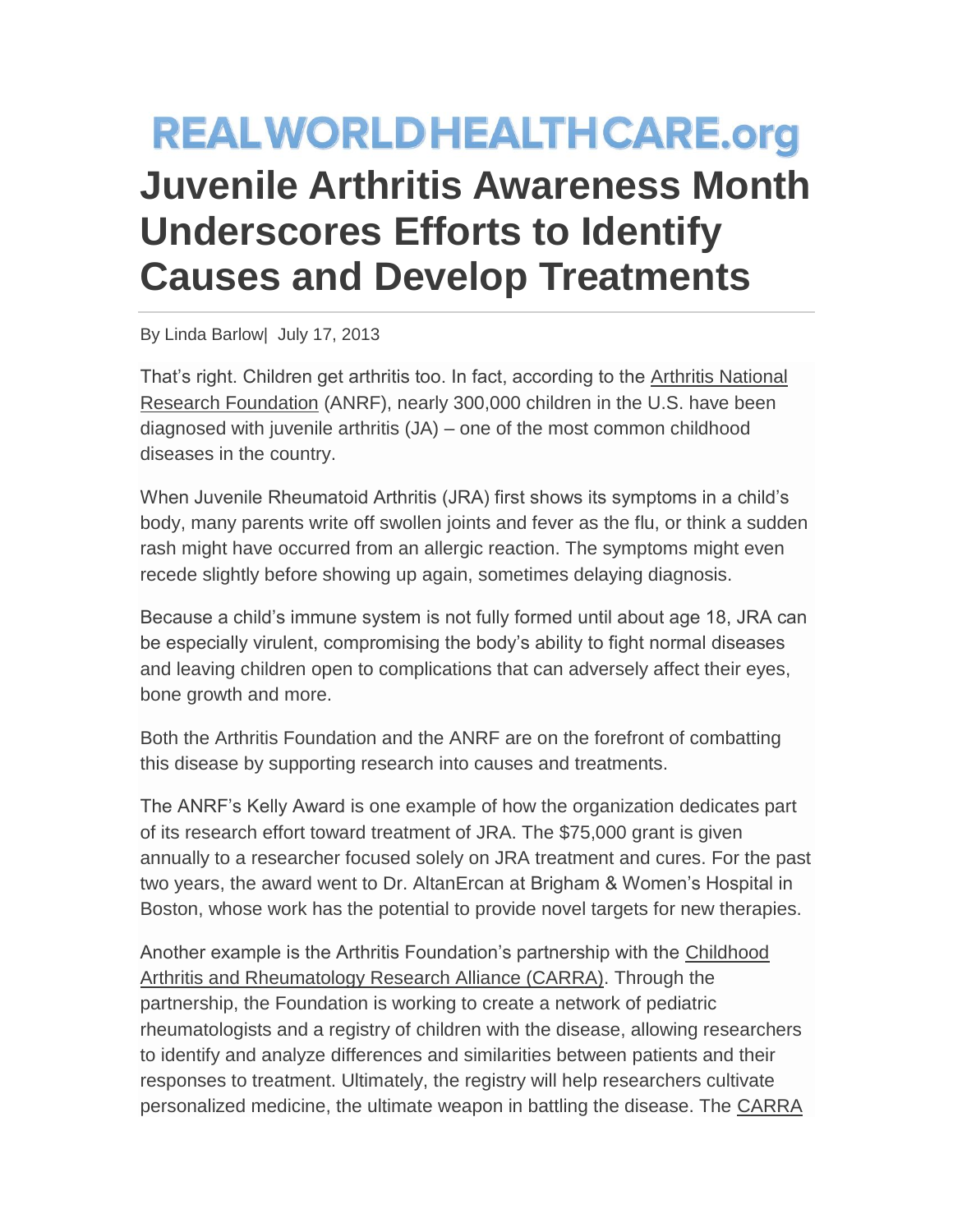Registry has been launched at 60 clinical research sites and has enrolled 8,000 patients.

The Arthritis Foundation has also committed to providing more than \$1.1 million in funding this year to researchers investigating a wide range of topics, including:

- Exploring how environmental and genomic factors might play a role in triggering juvenile arthritis;
- Collecting data and evaluating the efficacy of standardized treatment plans; and
- Developing and testing a smart phone app to help children cope with pain.

According to the [Arthritis Foundation,](http://www.arthritis.org/) there is no single test to diagnose JA. A diagnosis is based on a complete medical history and careful medical examination. Evaluation by a specialist and laboratory studies, including blood and urine tests, are often required. Imaging studies including X-rays or MRIs may also be needed to check for signs of joint or organ involvement.

"When joint pain, swelling or stiffness occurs in one or more of your child's joints for at least six weeks, it's important not to assume these symptoms are temporary, and to get a proper diagnosis from a pediatric arthritis specialist," says Arthritis Foundation Vice President of Public Health Policy and Advocacy, Dr. Patience White. "Early medical treatment of juvenile arthritis can prevent serious, permanent damage to your child's joints and enable her to live an active, full childhood."

Management of JA depends on the specific form of the disease but can include:

- Care by a pediatric rheumatologist.
- Nonsteroidal anti-inflammatory drugs (NSAIDs) to control pain and swelling.
- Corticosteroids such as prednisone to relieve inflammation, taken either orally or injected into inflamed joints.
- Biologic Response Modifiers (BRMs), such as anti-TNF drugs to inhibit proteins called cytokines, which promote an inflammatory response. These are injected under the skin or given as an infusion into the vein.
- Disease-modifying anti-rheumatic drugs such as methotrexate, often used in conjunction with NSAIDs to treat joint inflammation and reduce the risk of bone and cartilage damage.